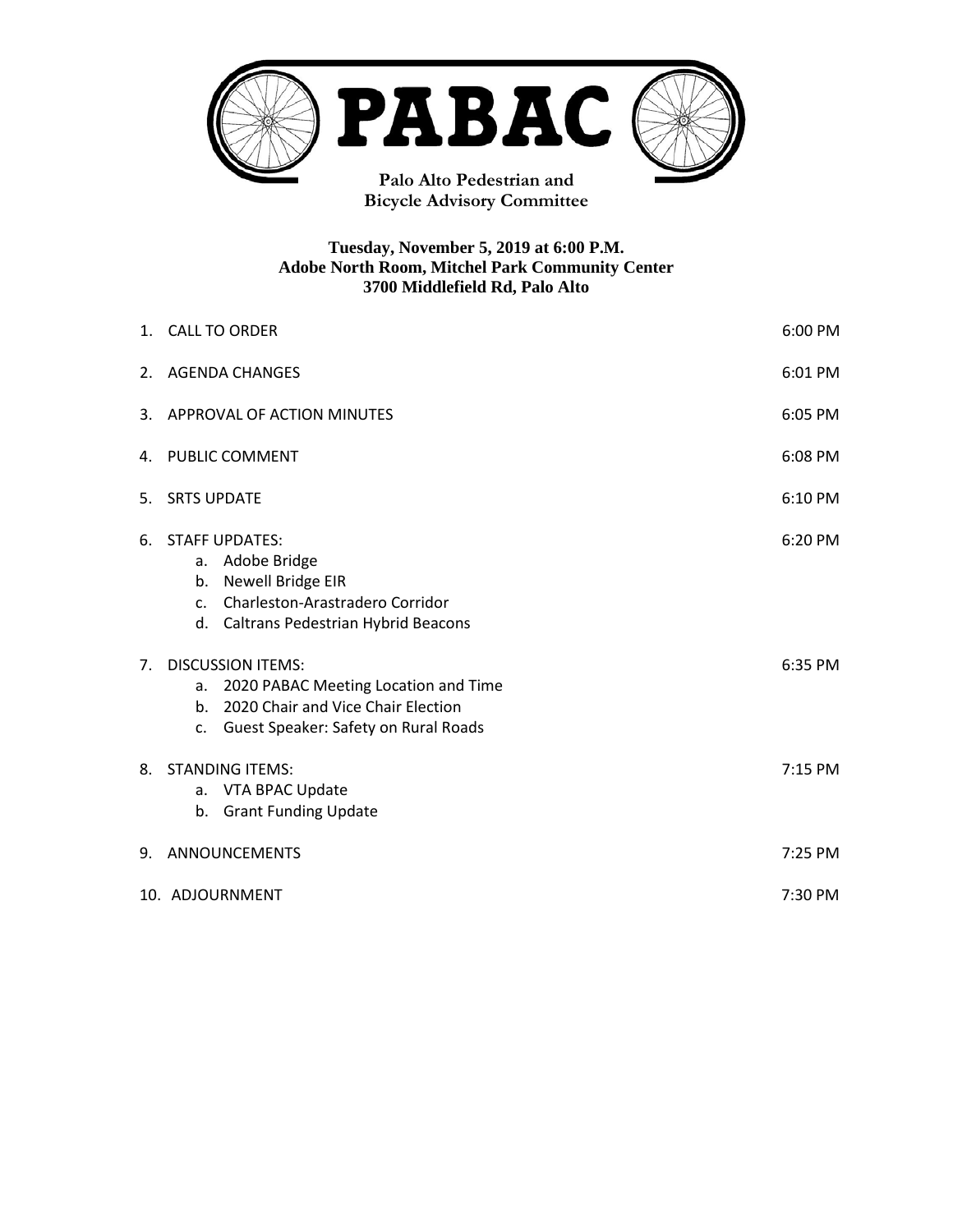| 1<br>$\overline{2}$<br>3<br>4<br>5 |                                                                                                                                                                                                                                                                                                                                                                                                                                                                                                | <b>PABAC</b><br>Palo Alto Pedestrian and<br><b>Bicycle Advisory Committee</b>                                                              |  |
|------------------------------------|------------------------------------------------------------------------------------------------------------------------------------------------------------------------------------------------------------------------------------------------------------------------------------------------------------------------------------------------------------------------------------------------------------------------------------------------------------------------------------------------|--------------------------------------------------------------------------------------------------------------------------------------------|--|
| 6<br>7<br>8                        | <u>Tuesday, October 1, 2019</u><br>6:00 P.M.                                                                                                                                                                                                                                                                                                                                                                                                                                                   |                                                                                                                                            |  |
| 9<br>10<br>11<br>12<br>13          | ADOBE NORTH ROOM, MITCHELL PARK COMMUNITY CENTER<br>3700 Middlefield Road, Palo Alto, CA                                                                                                                                                                                                                                                                                                                                                                                                       |                                                                                                                                            |  |
| 14<br>15                           | <b>Members Present:</b>                                                                                                                                                                                                                                                                                                                                                                                                                                                                        | Eric Nordman (Chair), Cedric de la Beaujardiere, Kathy Durham, David<br>Hirsch, Art Liberman, Robert Neff, Rob Robinson                    |  |
| 16<br>17<br>18                     | <b>Members Absent:</b>                                                                                                                                                                                                                                                                                                                                                                                                                                                                         | Ken Joye (Vice Chair), Bruce Arthur, Bill Courington, Ann Crichton, Paul<br>Goldstein, Steve Rock, Jane Rosten, Richard Swent, Bill Zauman |  |
| 19<br>20                           | <b>Staff Present:</b>                                                                                                                                                                                                                                                                                                                                                                                                                                                                          | Sylvia Star-Lack, Joanna Chan                                                                                                              |  |
| 21<br>22                           | Guest:                                                                                                                                                                                                                                                                                                                                                                                                                                                                                         | Owen Longstreth, Alan Wachtel, Penny Ellson, John Cordes                                                                                   |  |
| 23<br>24                           | <b>CALL TO ORDER</b> at 6:06 p.m.<br>1.                                                                                                                                                                                                                                                                                                                                                                                                                                                        |                                                                                                                                            |  |
| 25                                 | <b>AGENDA CHANGES</b><br>2.                                                                                                                                                                                                                                                                                                                                                                                                                                                                    |                                                                                                                                            |  |
| 26                                 | Chair Nordman advised that Item 7a will be heard when Mr. Cordes arrives.                                                                                                                                                                                                                                                                                                                                                                                                                      |                                                                                                                                            |  |
| 27                                 | 3.                                                                                                                                                                                                                                                                                                                                                                                                                                                                                             | <b>APPROVAL OF ACTION MINUTES</b>                                                                                                          |  |
| 28                                 | <b>MOTION</b>                                                                                                                                                                                                                                                                                                                                                                                                                                                                                  |                                                                                                                                            |  |
| 29<br>30                           | Motion by Mr. Liberman, seconded by Mr. Robinson, to approve the minutes of September 3,<br>2019, as presented. Motion passed 3-0 with one-member abstaining.                                                                                                                                                                                                                                                                                                                                  |                                                                                                                                            |  |
| 31                                 | <b>PUBLIC COMMENT</b><br>4.                                                                                                                                                                                                                                                                                                                                                                                                                                                                    |                                                                                                                                            |  |
| 32                                 |                                                                                                                                                                                                                                                                                                                                                                                                                                                                                                | Mr. Robinson announced Bike Palo Alto was a success.                                                                                       |  |
| 33                                 | 5.<br><b>SRTS UPDATE</b>                                                                                                                                                                                                                                                                                                                                                                                                                                                                       |                                                                                                                                            |  |
| 34<br>35<br>36<br>37<br>38         | Ms. Star-Lack reported Walk and Roll Week began with Bike Palo Alto. Duveneck held a<br>pedestrian safety dance for Walk and Roll Week. Based on the number of bikes parked at schools,<br>the number of students biking has increased by 500 in comparison to the 2018-19 school year<br>despite a decrease in total enrollment. The number of middle school students increased from 50<br>percent to 63 percent, the number of high school students increased from 46 percent to 51 percent, |                                                                                                                                            |  |
|                                    |                                                                                                                                                                                                                                                                                                                                                                                                                                                                                                | Page 1                                                                                                                                     |  |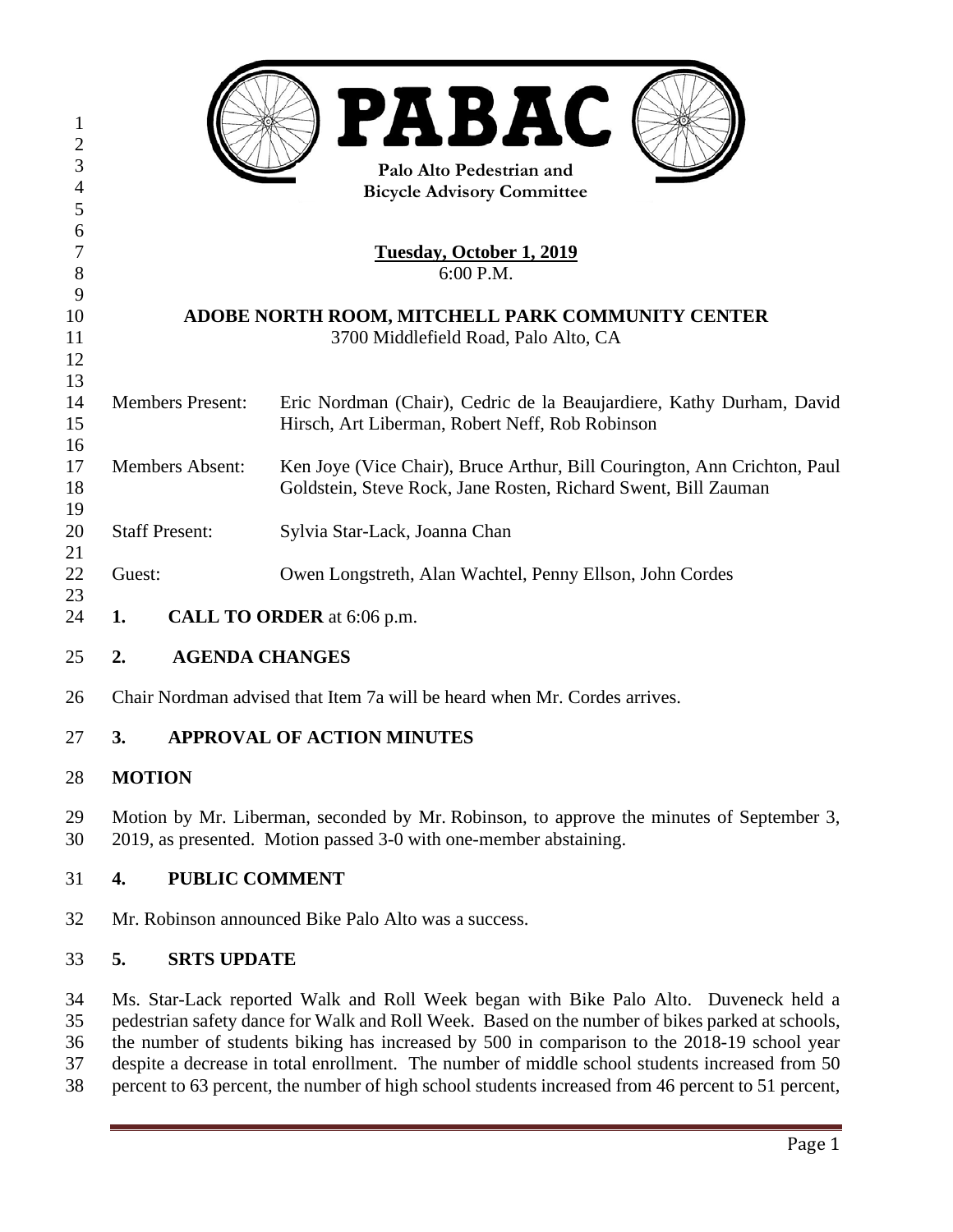- and the number of elementary school students increased from 15 percent to 16 percent. She shared a parent's positive review of a middle school bike skills class held during the summer.
- Chair Nordman shared information from the City-School Traffic Safety Committee meeting. PAUSD has prepared a grant application to fund new bike racks at schools. PAUSD is planning to purchase a new style of bike rack called Campus Rack, which provides better organization and
- denser spacing of bikes. Thirteen minor bike-vehicle collisions were reported. Six bicyclists were
- at fault, five motorists were at fault; and fault was not determined in two accidents. The Police
- Department issued 40 citations, 38 to children and 2 to adults. More than 1,000 bikes are registered
- in Bike Index. A bicycle count found 93 percent of bicyclists wear helmets.
- In response to questions, Chair Nordman advised that the report did not include the age of bicyclists and motorists involved in accidents or the locations of accidents. Ms. Star-Lack did not know if the report given during the meeting pertained to only youth involved in accidents. The
- County maintains a database of bicycle collisions; therefore, staff does not track collision data.
- Ms. Durham remarked that discussions of bike collisions do not include the number of riders compared to 2005, 2010, or 2015 or a consistent definition of collision.

### **6. STAFF UPDATES:**

## **a. Bike Boulevard Evaluation**

 Ms. Star-Lack indicated a date for a Council review of data has not been scheduled. Staff will likely share the report with PABAC prior to providing it to the Council in late 2019 or early 2020.

# **b. Adobe Bridge**

 Ms. Star-Lack announced bids would be opened the following day. A construction contract could be presented to the Council for approval in November.

### **c. Newell Bridge EIR**

 Ms. Star-Lack stated the comment period for the Newell Bridge Environmental Impact Report (EIR) has closed, and the City is preparing responses to comments. The Council will consider certification of the EIR in January. Staff anticipates the Architectural Review Board (ARB) will review the EIR in November or December.

# **d. Charleston-Arastradero Corridor**

 Ms. Star-Lack reported improvements to the Charleston-Arastradero Corridor are being refined, including edge striping, signage, reflectors, and curb paint. Landscaping is underway. The San Francisco Public Utilities Commission (SFPUC) frontage will be redone after the Los Altos Hetch Hetchy path is widened. The project is awaiting SFPUC approval of an updated license agreement for use of the SFPUC parcel.

 In answer to queries from PABAC members, Ms. Star-Lack agreed to clarify the party responsible for ongoing maintenance of the path. The medians will be landscaped.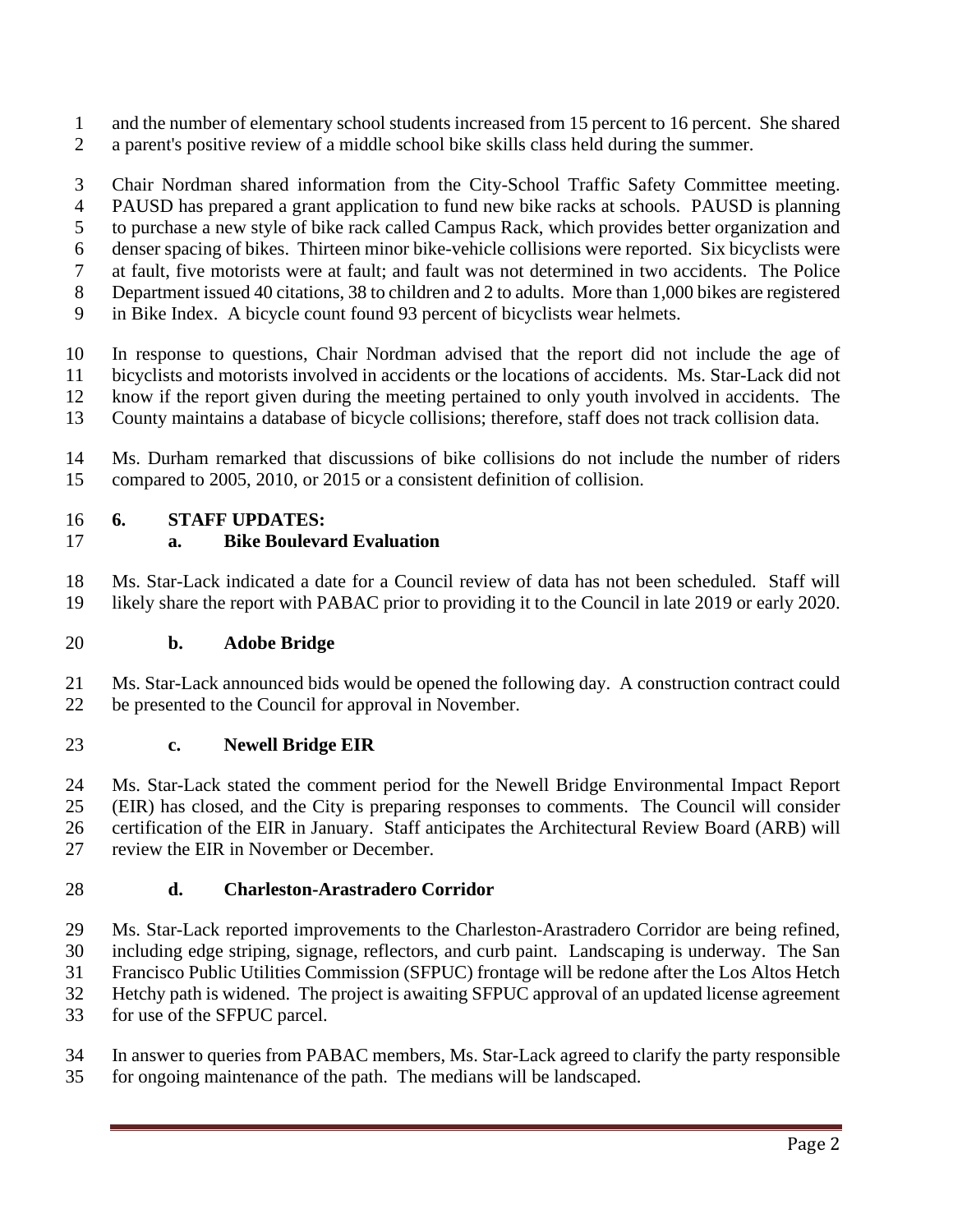**e. Caltrans Pedestrian Hybrid Beacons**

 Ms. Star-Lack reported Caltrans is waiting for the City to provide power to the five El Camino locations for beacons. Communications regarding the use and purpose of the beacons will begin soon.

 Mr. Robinson commented that beacons in Redwood City, Menlo Park, and Mountain View are operational because PG&E has provided power to the beacons in those cities.

[The Committee heard Item 7b before taking up Item 7a.]

# **7. DISCUSSION ITEMS:**

## **a. SVBC BPAC Survey Results**

 Mr. Cordes, Silicon Valley Bicycle Coalition, reported the survey was the first step in creating a training program for BPAC members. The survey solicited public opinion regarding local BPACs. SVBC sent 200 surveys to BPAC-related city staff, BPAC members, and city council members in Santa Clara County and received 60 responses. Four responses were received from Palo Alto. Mr. Cordes reviewed responses to survey questions. The training program is scheduled to begin next week in San Jose and BPAC-related city staff, BPAC members, and city council members are invited. Subsequent programs will be held in different parts of the county.

### **b. Subcommittee Report: BPTP Project Priorities**

 Chair Nordman advised that the subcommittee categorized projects using categories from the Bicycle and Pedestrian Transportation Plan (Plan). Cost was not a critical factor because the cost of many projects is unknown. The list is intended to inform an update of the Plan. The Margarita/Loma Verde train project would be a tunnel. The California Avenue undercrossing project would upgrade the undercrossing. The data collection project would involve protocols for and regular collection of bicycle and pedestrian data.

Mr. Robinson suggested vision should be the primary factor for prioritizing projects.

 In reply to inquiries, Chair Nordman indicated the cost estimates were obtained from the 2012 Plan. The projects highlighted in green are the subcommittee's favorite projects. The spreadsheet does not indicate the projects that are partially or fully constructed. Ms. Star-Lack related that the Metropolitan Transportation Commission (MTC) is working with various Bay Area agencies to draft standards for data collection. The City has grant funding for the South Palo Alto Bikeways project and the El Camino project and funding for the Embarcadero project, implementation of bike boulevards, and spot improvements. Ms. Chan reported MTC plans to have factor groups ready by the end of 2019. Mr. Neff suggested the \$50,000 cost for Bike Palo Alto may contemplate an open streets event.

 Mr. Wachtel objected to the El Camino Grand Boulevard Initiative because El Camino with many uncontrolled intersections and many high-traffic commercial driveways is the worst possible location for a cycle track. Ms. Star-Lack stated two alternatives were prepared for the initiative, and the Planning and Transportation Commission (PTC) did not believe either alternative should advance. Community outreach would be needed before the initiative could advance.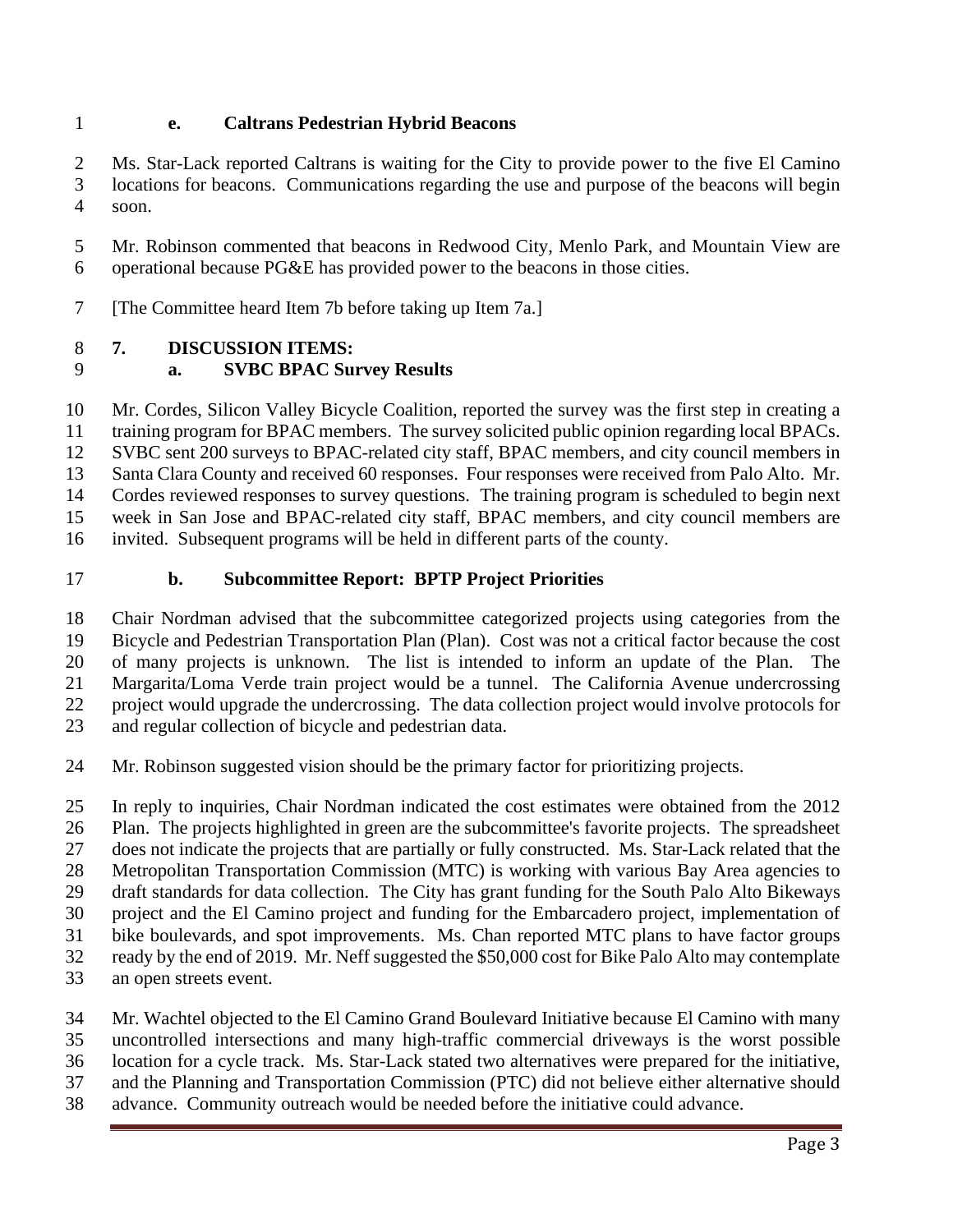- PABAC members discussed the VERBS grant and the project it funds.
- Mr. Hirsch expressed his continued interest in prioritizing a sidewalk on the west side of Alma
- from the Home tunnel to Hamilton and Caltrain. The cost of a project should relate inversely to its ranking.
- Mr. de la Beaujardiere clarified the proposed ranking of projects and the weighting of categories.
- Mr. Robinson preferred to rank projects using numeric scores rather than designations of L, M, and H.
- Ms. Ellson suggested PABAC define and utilize categories that are important to members.
- **c. Leading Pedestrian Interval Ordinance**

 Mr. Neff advised that a bicyclist should proceed when the traffic signal or the bicycle signal is green at intersections utilizing a leading pedestrian interval. Typically, states promulgate rules for bicycle behavior at intersections with a leading pedestrian interval. For a city to promulgate rules different from state rules, the city must conduct pilot programs and surveys before and after pilot programs.

### **8. STANDING ITEMS: a. VTA BPAC Update**

 Mr. Neff indicated the VTA BPAC discussed grant criteria for Measure B funds and plans for the De La Cruz to Trimble crossing of Highway 101 at its most recent meeting. The Board of Supervisors will review the Measure B grant criteria on October 3.

### **b. Grant Funding Update**

None

# **9. ANNOUNCEMENTS:**

 Ms. Durham thanked volunteers for helping make Bike Palo Alto a success and shared experiences from Bike Palo Alto. Ms. Ellson added that 904 people participated in Bike Palo Alto, and

- feedback has been fantastic.
- Mr. Cordes reported SVBC is leading infrastructure rides for BPAC members, council members,
- and city staff. The City of Fremont adopted a Vision Zero Plan in 2015 and has reduced fatalities
- by 40 percent since 2015. The next infrastructure rides are scheduled for October 4 in Cupertino
- and October 5 in Sunnyvale. Hopefully, an infrastructure ride can be planned for Palo Alto in the
- spring.
- Ms. Star-Lack advised that the 2019 workplan for the Council Priority of Transportation and Traffic is on the Council's agenda for October 7. The Policy and Services Committee reviewed
- the workplan in April or May. The workplan lists a few of the projects on which staff is working.